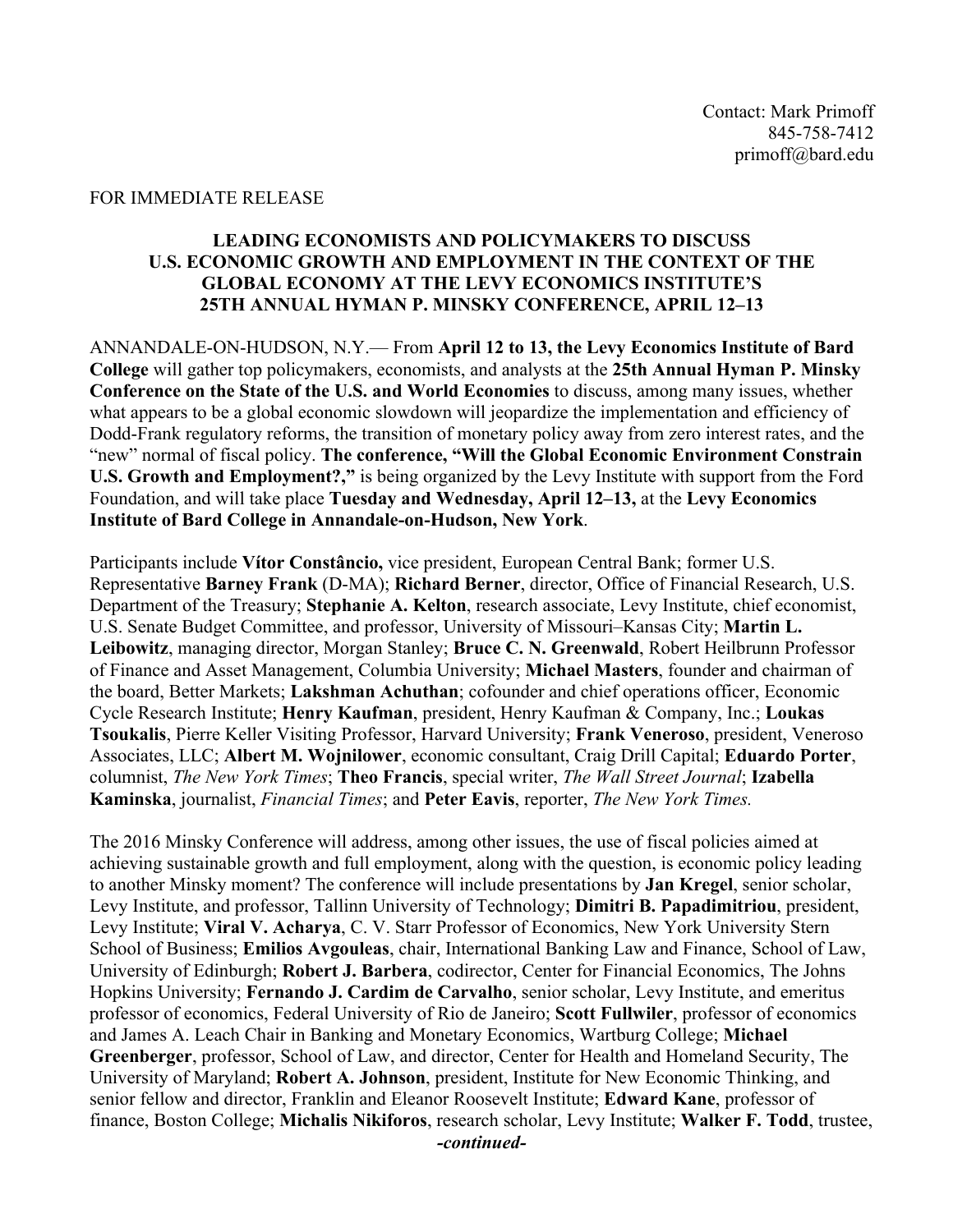American Institute for Economic Research; **Mario Tonveronachi**, professor of the economics of financial systems, University of Siena; and **L. Randall Wray**, senior scholar, Levy Institute, and professor of economics, Bard College.

The **Levy Economics Institute of Bard College**, founded in 1986 through the generous support of the late Bard College trustee Leon Levy, is a nonprofit, nonpartisan, public policy research organization. The Institute is independent of any political or other affiliation, and encourages diversity of opinion in the examination of economic policy issues while striving to transform ideological arguments into informed debate.

The **Ford Foundation** is an independent, nonprofit grant-making organization. For more than half a century it has worked with courageous people on the frontlines of social change worldwide, guided by its mission to strengthen democratic values, reduce poverty and injustice, promote international cooperation, and advance human achievement. With headquarters in New York, the foundation has offices in Latin America, Africa, the Middle East, and Asia.

## **Preliminary conference program:**

*25th Annual Hyman P. Minsky Conference on the State of the U.S. and World Economies Will the Global Economic Environment Constrain U.S. Growth and Employment?*

| <b>Tuesday, April 12</b>  |                                                                                                                                                                                                                                                                                                                                                                                                                                                                                                                   |
|---------------------------|-------------------------------------------------------------------------------------------------------------------------------------------------------------------------------------------------------------------------------------------------------------------------------------------------------------------------------------------------------------------------------------------------------------------------------------------------------------------------------------------------------------------|
| $8:30-9:00$ a.m.          | Registration                                                                                                                                                                                                                                                                                                                                                                                                                                                                                                      |
| $9:00-9:15$ a.m.          | <b>Welcome and Introduction</b><br>Dimitri B. Papadimitriou, President, Levy Institute                                                                                                                                                                                                                                                                                                                                                                                                                            |
| $9:15-10:30$ a.m.         | <b>Session 1. GLOBAL FRAGILITY AND EMERGING</b><br><b>MARKETS OUTLOOK</b><br>MODERATOR: Theo Francis, Special Writer, The Wall Street<br>Journal<br>SPEAKER: Jan Kregel, Senior Scholar, Levy Institute; Professor,<br>Tallinn University of Technology<br>Fernando J. Cardim de Carvalho, Senior Scholar, Levy Institute;<br>Emeritus Professor of Economics, Federal University of Rio de<br>Janeiro                                                                                                            |
| 10:30 a.m. $- 12:30$ p.m. | <b>Session 2. COMMODITIES AND DERIVATIVES</b><br><b>REGULATION</b><br>MODERATOR: Izabella Kaminska, Journalist, Financial Times<br>SPEAKERS: Michael Greenberger, Professor, School of Law, and<br>Director, Center for Health and Homeland Security, The University<br>of Maryland<br>Robert A. Johnson, President, Institute for New Economic Thinking;<br>Senior Fellow and Director, Franklin and Eleanor Roosevelt Institute<br>Michael Masters, Founder and Chairman of the Board, Better<br><b>Markets</b> |
| $12:30-2:15$ p.m.         | Lunch<br>SPEAKER: Robert J. Barbera, Codirector, Center for Financial<br>Economics, The Johns Hopkins University<br>"Six Degrees of Separation: Why the Fed's Strategy of Precautionary<br>Unemployment Is Nutty"                                                                                                                                                                                                                                                                                                 |
| $2:15-4:45$ p.m.          | <b>Session 3. IS THE CURRENT CREDIT STRUCTURE</b>                                                                                                                                                                                                                                                                                                                                                                                                                                                                 |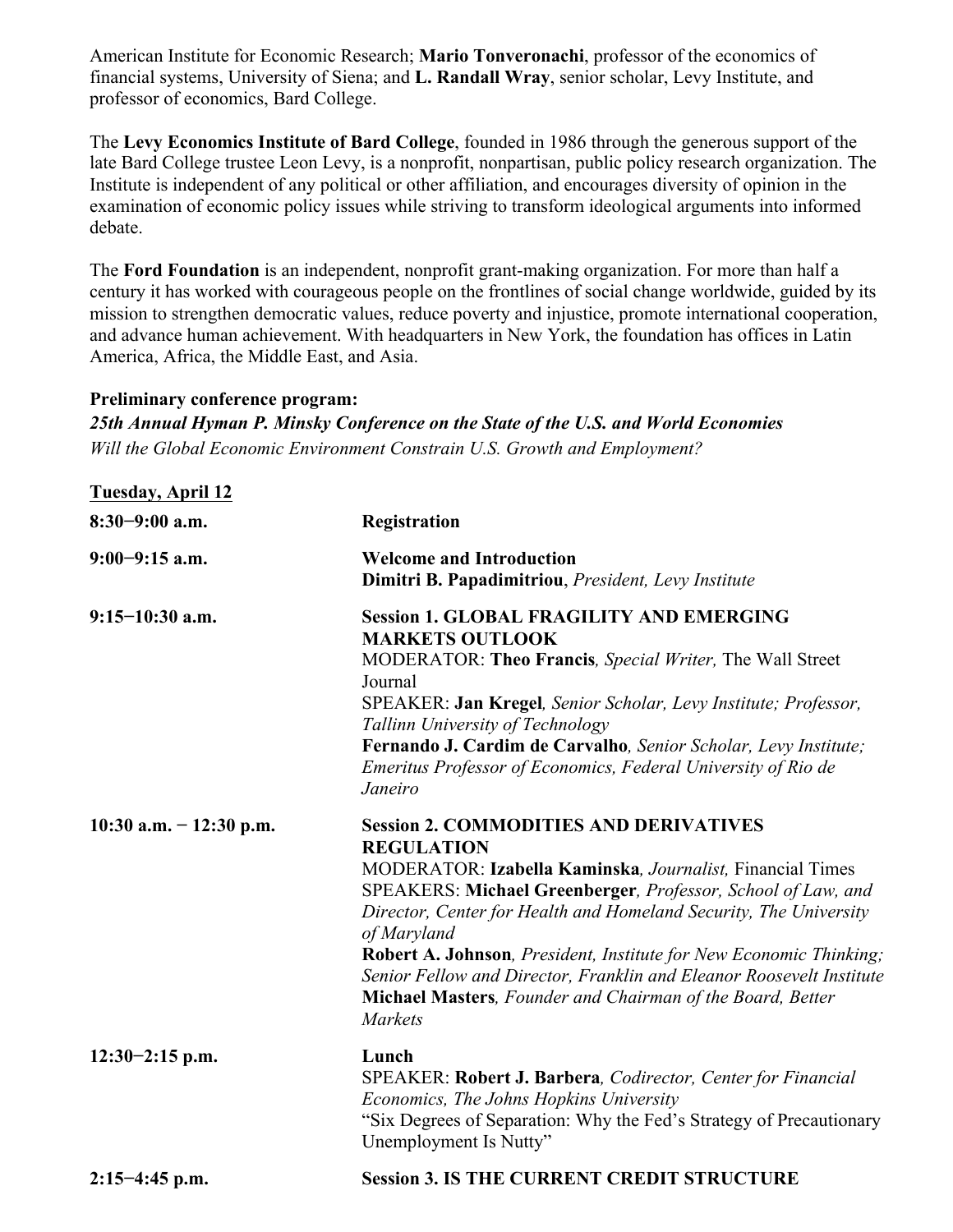|                            | <b>CONDUCIVE TO FINANCIALLY STABLE RECOVERY?</b><br><b>MODERATOR: TBD</b><br>SPEAKERS: Henry Kaufman, President, Henry Kaufman &<br>Company, Inc.<br>Richard Berner, Director, Office of Financial Research, U.S.<br>Department of the Treasury<br>Martin L. Leibowitz, Managing Director, Morgan Stanley<br>Albert M. Wojnilower, Economic Consultant, Craig Drill Capital                                                                                                                                           |
|----------------------------|-----------------------------------------------------------------------------------------------------------------------------------------------------------------------------------------------------------------------------------------------------------------------------------------------------------------------------------------------------------------------------------------------------------------------------------------------------------------------------------------------------------------------|
| $4:45-6:45$ p.m.           | <b>Session 4. MINSKY, INEQUALITY, AND THE</b><br>MONETARY/FISCAL POLICY OUTLOOK<br><b>MODERATOR: TBD</b><br>SPEAKERS: Viral V. Acharya, C. V. Starr Professor of Economics,<br>New York University Stern School of Business<br>Scott Fullwiler, Professor of Economics and James A. Leach Chair<br>in Banking and Monetary Economics, Wartburg College<br>Stephanie A. Kelton, Research Associate, Levy Institute; Chief<br>Economist, U.S. Senate Budget Committee; Professor, University of<br>Missouri-Kansas City |
| $6:45-7:15$ p.m.           | Reception                                                                                                                                                                                                                                                                                                                                                                                                                                                                                                             |
| $7:15$ p.m.                | <b>Dinner</b>                                                                                                                                                                                                                                                                                                                                                                                                                                                                                                         |
| <b>Wednesday, April 13</b> |                                                                                                                                                                                                                                                                                                                                                                                                                                                                                                                       |
| $9:00-11:30$ a.m.          | <b>Session 5. U.S. ECONOMIC OUTLOOK FORECAST</b><br>MODERATOR: Eduardo Porter, Columnist, The New York Times<br>SPEAKERS: Lakshman Achuthan, Cofounder and Chief<br>Operations Officer, Economic Cycle Research Institute<br>Bruce C. N. Greenwald, Robert Heilbrunn Professor of Finance and<br>Asset Management, Columbia University<br>Michalis Nikiforos, Research Scholar, Levy Institute<br><b>Frank Veneroso</b> , President, Veneroso Associates, LLC                                                         |
| 11:30 a.m. $-1:30$ p.m.    | Session 6. BANK REGULATION, TOO BIG TO FAIL, AND<br><b>LIQUIDITY</b><br>MODERATOR: Peter Eavis, Reporter, The New York Times<br>SPEAKERS: Edward Kane, Professor of Finance, Boston College<br>Walker F. Todd, Trustee, American Institute for Economic Research<br>L. Randall Wray, Senior Scholar, Levy Institute; Professor of<br>Economics, Bard College                                                                                                                                                          |
| $1:30-3:15$ p.m.           | Lunch<br>SPEAKER: Barney Frank, Former U.S. Representative (D-MA, 4)                                                                                                                                                                                                                                                                                                                                                                                                                                                  |
| $3:15-5:15$ p.m.           | <b>Session 7. EUROPEAN PERFORMANCE AND REGULATORY</b><br><b>OUTLOOK</b><br><b>MODERATOR: TBD</b><br>SPEAKERS: Emilios Avgouleas, Chair, International Banking Law<br>and Finance, School of Law, University of Edinburgh<br>Mario Tonveronachi, Professor of the Economics of Financial<br>Systems, University of Siena<br>Loukas Tsoukalis, Pierre Keller Visiting Professor, Harvard                                                                                                                                |